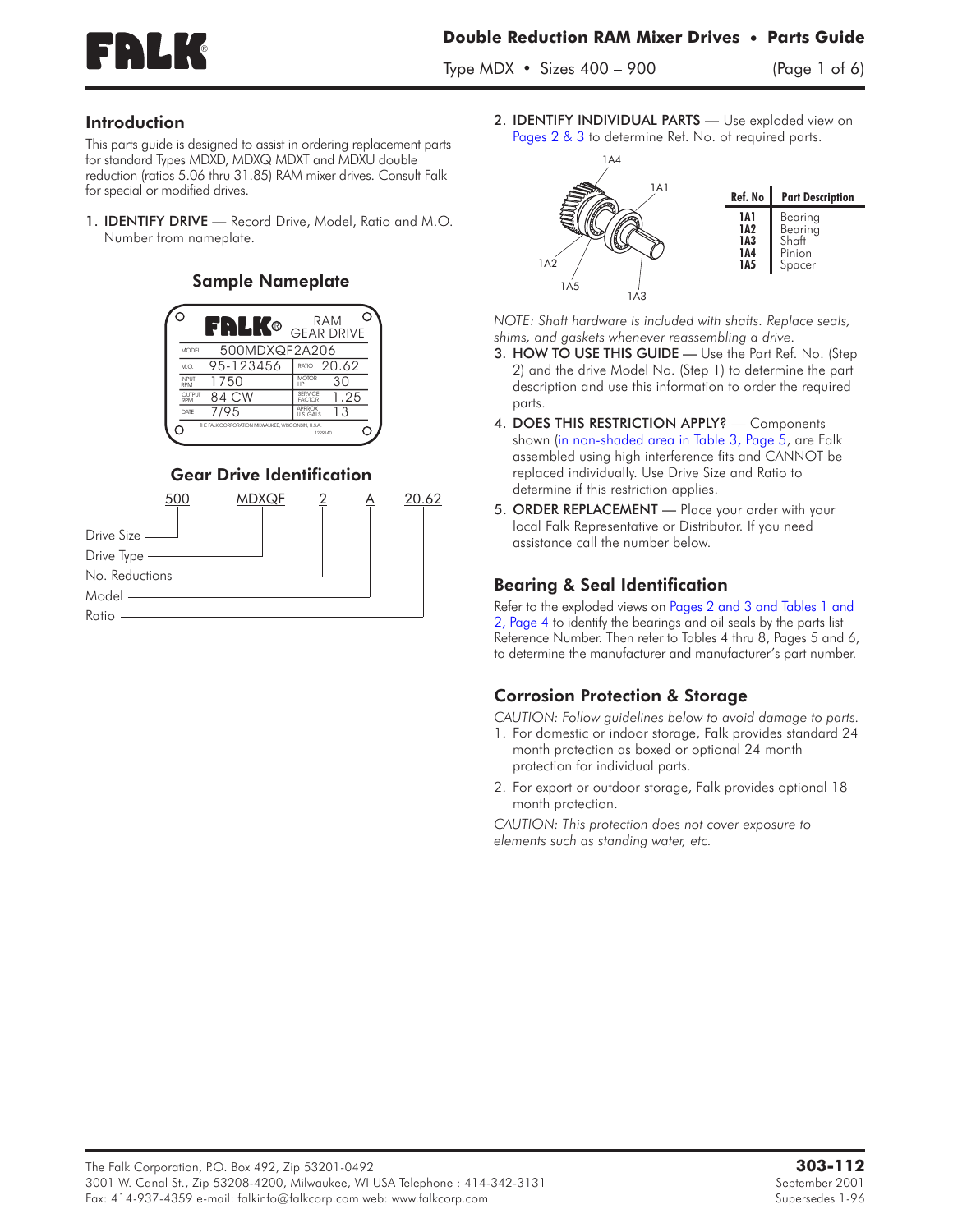

# Parts Diagram

<span id="page-1-1"></span><span id="page-1-0"></span>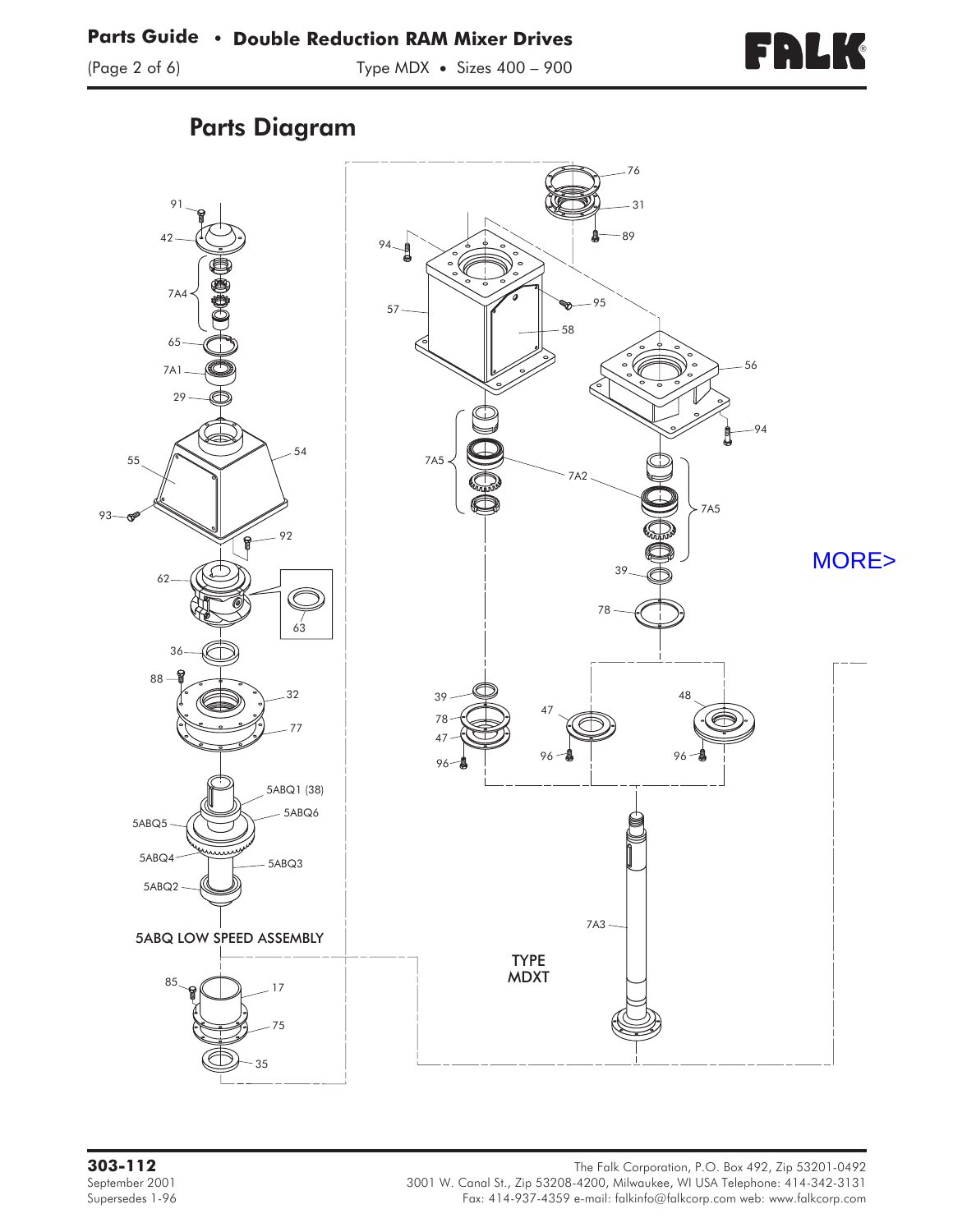Type MDX • Sizes 400 – 900 (Page 3 of 6)

Refer to Page 5 to determine the availability of individual components.

<span id="page-2-0"></span>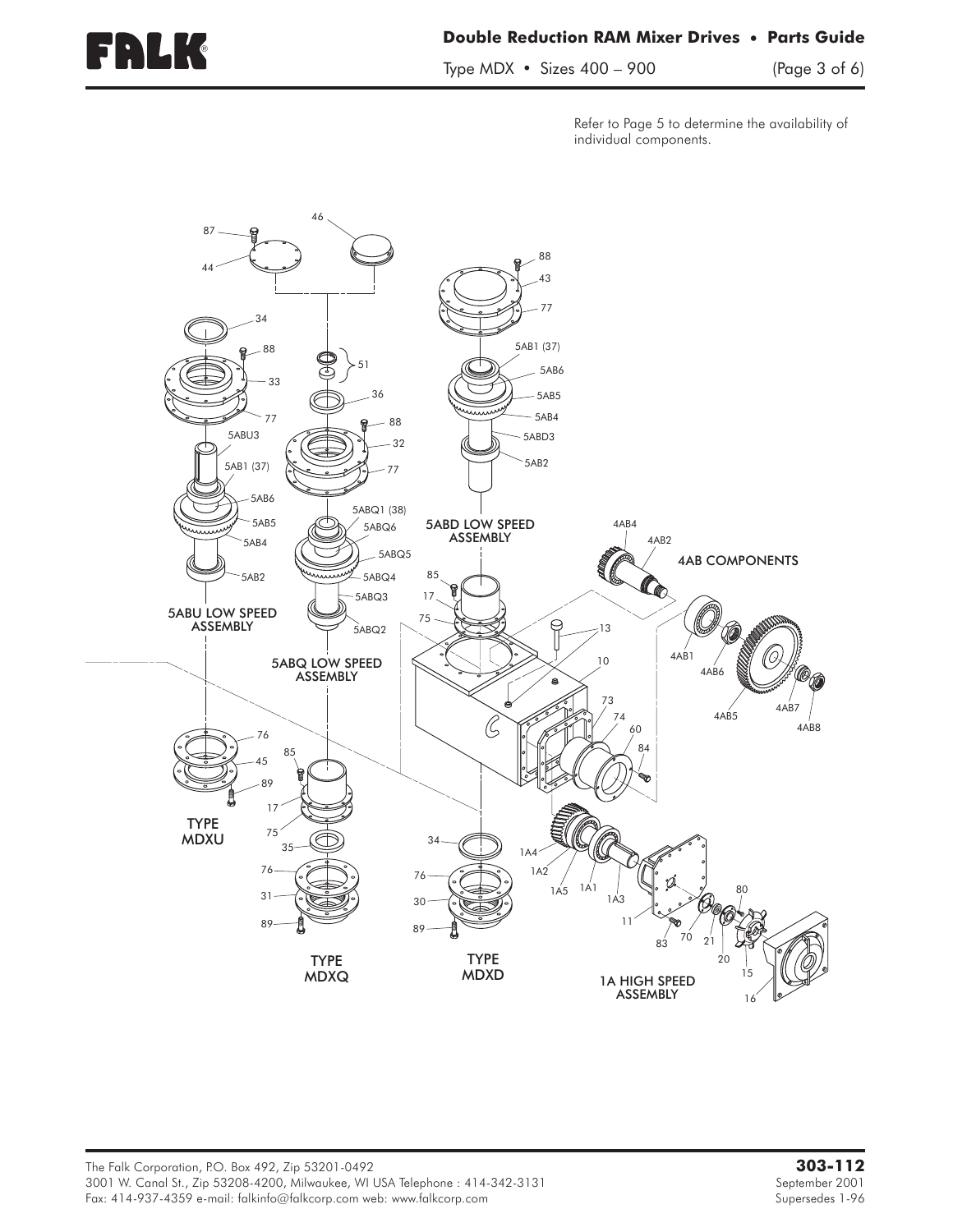# <span id="page-3-0"></span>**Parts Guide • Double Reduction RAM Mixer Drives**



# Reference Numbers

#### TABLE 1 — Housing Parts List

#### TABLE 2 — Shaft Assemblies Parts List

| Shaft Assembly (Incls Ref. No. 5AB1 thru 5AB6, except 5AB5)<br>Bevel Gear Set (Incls. Ref. No. 4AB4, 4AB6, 4AB8, 5AB5)<br>Shaft Assembly (Incls. Ref. No. 5ABQ1 thru 5ABQ6, except 5ABQ5 & 51)<br>Bevel Gear Set (Incls. Ref. No. 4AB4, 4AB6, 4AB8, 5ABQ5) |
|------------------------------------------------------------------------------------------------------------------------------------------------------------------------------------------------------------------------------------------------------------|
|                                                                                                                                                                                                                                                            |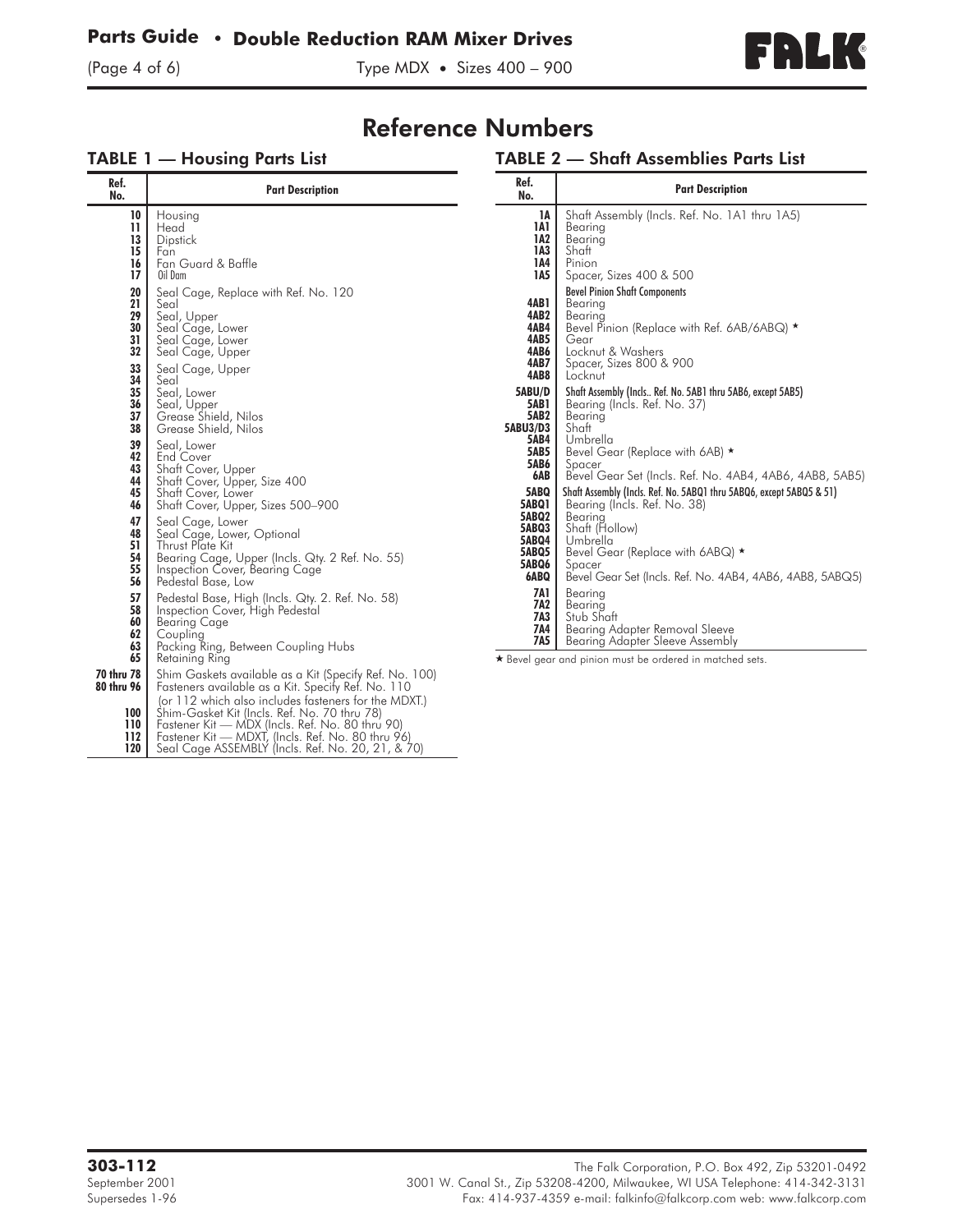<span id="page-4-0"></span>

TABLE 5 — Bearing Manufacturer's Part

Type MDX • Sizes 400 – 900 (Page 5 of 6)

# Bearings

FACTORY ASSEMBLED COMPONENTS — Individual components for Drive Sizes and rations shown in the SCREENED areas may be ordered separately. Shaft 1A3 and Pinion 1A4 are integral components for the ratios identified in Table 3.



#### TABLE 3 — 1A Shaft Assembly

|                                | <b>Drive Size</b> |     |     |     |     |     |
|--------------------------------|-------------------|-----|-----|-----|-----|-----|
| <b>RATIO</b>                   | 400               | 500 | 600 | 700 | 800 | 900 |
| 5.06<br>thru<br>17.09<br>20.93 |                   |     |     |     |     |     |
| 25.63<br>31.39                 | 1A3 & 1A4         |     |     |     |     |     |

TABLE 4 — Falk Bearing Part Numbers  $\star$ 

| Ref.        | <b>Drive Size</b> |         |                  |                  |         |         |  |
|-------------|-------------------|---------|------------------|------------------|---------|---------|--|
| No.         | 400               | 500     | 600              | 700              | 800     | 900     |  |
| 1A1<br>1A2  | 919610            | 919660  | 921810<br>921811 | 921810<br>921730 | 921449  | 921449  |  |
| 4AB1        | 921809            | 921529  | 921580           | 921920           | 921541  | 921541  |  |
| <b>4AB2</b> | 921809            | 921529  | 921580           | 921552           | 921541  | 921541  |  |
| <b>5AB1</b> | 921595            | 921758  | 921544           | 971919           | 921331  | 921331  |  |
| <b>5AB2</b> | 921595            | 921758  | 921544           | 971919           | 921331  | 921331  |  |
| 5ABQ1       | 921548            | 921599  | 921544           | 921924           | 921331  | 921331  |  |
| 5ABQ2       | 921923            | 921599  | 921544           | 921924           | 921331  | 921331  |  |
| <b>7A1</b>  | 2915376           | 2915636 | 2915625          | 2915368          | 2915620 | 2915620 |  |
| 7A2         | 2915374           | 2915638 | 2915623          | 2915366          | 2915618 | 2915618 |  |

Refer to Table 5 for manufacturer's numbers.

† Ratios 4.938 thru 16.99 — Falk Part No. 920557

Ratios 21.19 thru 31.58 — Falk Part No. 919691 ‡ Ratios 5.018 thru 13.56 — Falk Part No. 920536

Ratios 17.40 thru 31.21 — Falk Part No. 919622 Ratios 4.984 thru 21.21 — Falk Part No. 921661

Ratios 24.82 thru 31.85 — Falk Part No. 921662

| <b>Numbers</b> |                         |              |  |  |  |  |
|----------------|-------------------------|--------------|--|--|--|--|
| Falk No.       | Manufacturer's Part No. | Manufacturer |  |  |  |  |
| 919610         | 6310NR/C3               | <b>SKF</b>   |  |  |  |  |
| 919622         | 313NR                   | <b>SKF</b>   |  |  |  |  |
| 919660         | 6313NR/C3               | <b>SKF</b>   |  |  |  |  |
| 919691         | 310NR                   | <b>SKF</b>   |  |  |  |  |
| 920536         | U1313B                  | Rollway      |  |  |  |  |
| 920557         | U1310B                  | Rollwav      |  |  |  |  |
| 921331         | HM237545/HM237510       | Timken       |  |  |  |  |
| 921449         | 842/832                 | Timken       |  |  |  |  |
| 921529         | H715345/H715311         | Timken       |  |  |  |  |
| 921541         | HH224346/HH224310       | Timken       |  |  |  |  |
| 921544         | 67390/67322             | Timken       |  |  |  |  |
| 921548         | 64450/64700             | Timken       |  |  |  |  |
| 921552         | HH421246/HH421210       | Timken       |  |  |  |  |
| 921580         | 6559C/6536              | Timken       |  |  |  |  |
| 921595         | 687/672                 | Timken       |  |  |  |  |
| 921599         | 48290/48220             | Timken       |  |  |  |  |
| 921661         | 835/832B                | Timken       |  |  |  |  |
| 921662         | 842/832B                | Timken       |  |  |  |  |
| 921730         | 755/752B                | Timken       |  |  |  |  |
| 921758         | JHM522649/JHM522610 *   | Timken       |  |  |  |  |
| 921809         | 5583/5535               | Timken       |  |  |  |  |
| 921810         | 745A/742                | Timken       |  |  |  |  |
| 921811         | 745A/742B               | Timken       |  |  |  |  |
| 921919         | 82576/82931             | Timken       |  |  |  |  |
| 921920         | 90381/90744             | Timken       |  |  |  |  |
| 921923         | 56425/56662             | Timken       |  |  |  |  |
| 921924         | JM734449/JM734410 *     | Timken       |  |  |  |  |
| 2915366        | 23128CCK/C3-W33         | <b>SKF</b>   |  |  |  |  |
| 2915368        | 22320CCK/C3-W33         | <b>SKF</b>   |  |  |  |  |
| 2915374        | 22218CCK/C3-W33         | <b>SKF</b>   |  |  |  |  |
| 2915376        | 22313CCK/C3-W33         | <b>SKF</b>   |  |  |  |  |
| 2915618        | 23130CCK/C3-W33         | <b>SKF</b>   |  |  |  |  |
| 2915620        | 22324CCK/C3-W33         | <b>SKF</b>   |  |  |  |  |
| 2915623        | 23124CCK/C3-W33         | <b>SKF</b>   |  |  |  |  |
| 2915625        | 22317CCK/C3-W33         | <b>SKF</b>   |  |  |  |  |
| 2915636        | 22315CCK/C3-W33         | <b>SKF</b>   |  |  |  |  |
| 2915638        | 23122CCK/C3-W33         | <b>SKF</b>   |  |  |  |  |

Class N Bearing